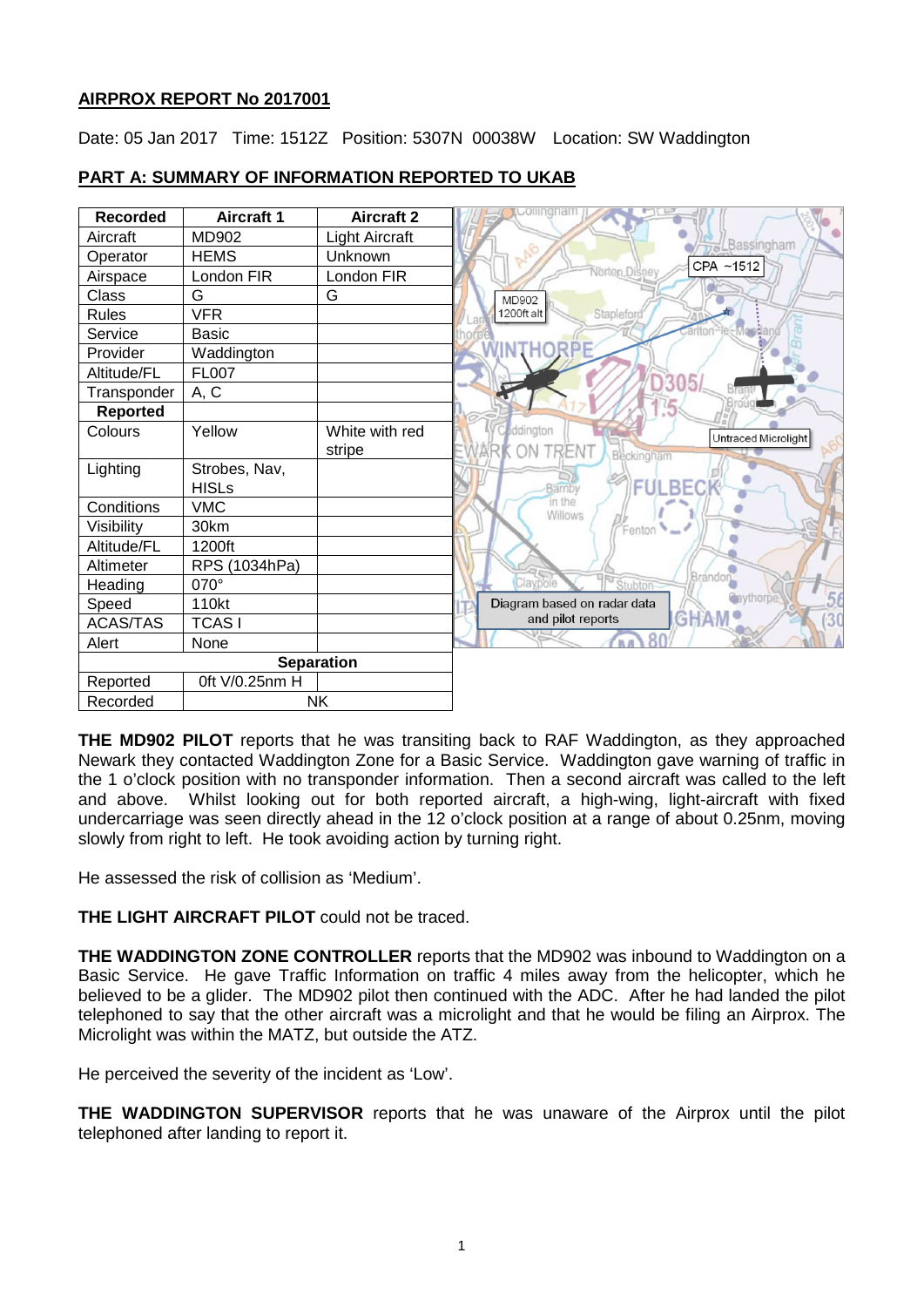# **Factual Background**

The weather at Waddington was recorded as follows:

METAR EGXW 051450Z 32001KT CAVOK 04/01 Q1034 BLU NOSIG=

Portions of the tape transcripts between the Waddington Zone/Waddington ADC and the MD902 are below:

| To                 | From               | <b>Speech Transcription</b>                                                        | <b>Time</b> |
|--------------------|--------------------|------------------------------------------------------------------------------------|-------------|
| Waddington         | MD902              | Waddington err hello again {MD902 c/s} repeat I repeat 4 POB just                  |             |
| Zone               |                    | approaching Newark to re-join basic service on route one zero three zero at        |             |
|                    |                    | the moment                                                                         |             |
| MD902              | Waddington         | {MD902 c/s} Waddington roger squawk ident                                          | 15:07:34    |
|                    | Zone               |                                                                                    |             |
| Waddington         | MD902              | Ident you have and requesting fuel field in sight                                  | 15:07:37    |
| Zone<br>MD902      | Waddington         | {MD902 c/s} roger Waddington information code November, runway two                 | 15:07:52    |
|                    | Zone               | zero, colour code blue, QFE one zero two five request your POB                     |             |
| Waddington         | MD902              | {MD902 c/s} roger four POB and runway two zero one zero two five                   | 15:08:09    |
| Zone               |                    |                                                                                    |             |
| MD902              | Waddington         | {MD902 c/s} traffic right one o'clock four miles crossing right to left no height  | 15:08:15    |
|                    | Zone               | information                                                                        |             |
| Waddington         | MD902              | Copied looking {MD902 c/s}                                                         | 15:08:23    |
| Zone               |                    |                                                                                    |             |
| GCC                | Waddington         | GCC traffic (pause) right one o'clock two miles manoeuvring no height              | 15:08:29    |
|                    | Zone               | information                                                                        |             |
| Waddington         | <b>GFC</b>         | <b>GFC</b>                                                                         | 15:08:39    |
| Zone               |                    |                                                                                    |             |
| MD902              | Waddington<br>Zone | {MD902 c/s} further traffic left eleven o'clock two miles crossing left to right   | 15:08:48    |
| Waddington         | MD902              | indicating two thousand feet above<br>{MD902 c/s} looking                          | 15:08:54    |
| Zone               |                    |                                                                                    |             |
| Waddington         | <b>GTO</b>         | Waddington err Golf Tango Oscar recovering to Wickenby with field in sight         | 15:09:04    |
| Zone               |                    | happy to continue with Wickenby one three three four five                          |             |
| <b>GTO</b>         | Waddington         | Golf Tango Oscar roger squawk seven thousand change en route good day              | 15:09:11    |
|                    | Zone               |                                                                                    |             |
| Waddington         | <b>GTO</b>         | seven thousand change en route good day                                            | 15:09:14    |
| Zone               |                    |                                                                                    |             |
| MD902              | Waddington         | {MD902 c/s} previously called traffic now twelve o'clock two miles opposite        | 15:09:18    |
|                    | Zone               | direction no height information further traffic left ten o'clock one mile crossing |             |
|                    |                    | left to right indicating two thousand feet above                                   |             |
| Waddington<br>Zone | MD902              | Visual with traffic and looking for recovery and {MD902 c/s} visual                | 15:09:30    |
| Waddington         | MD902              | {MD902 c/s} visual with that aircraft report field                                 | 15:09:51    |
| Zone               |                    |                                                                                    |             |
| MD902              | Waddington         | {MD902 c/s} roger Report aerodrome in sight                                        | 15:09:53    |
|                    | Zone               |                                                                                    |             |
| Waddington         | MD902              | Wilco 29                                                                           | 15:09:54    |
| Zone               |                    |                                                                                    |             |
| Waddington         | <b>MD902</b>       | {MD902 c/s} visual with the field                                                  | 15:12:02    |
| ∠one               |                    |                                                                                    |             |
| MD902              | Waddington         | {MD902 c/s} roger traffic in your right two o'clock four miles manoeuvring no      | 15:12:06    |
|                    | Zone               | height information possible glider                                                 |             |
| Waddington         | MD902              | And looking thank you {MD902 c/s}                                                  | 15:12:15    |
| Zone<br>MD902      |                    | {MD902 c/s} continue with Waddington Air traffic one two one decimal three         |             |
|                    | Waddington<br>Zone |                                                                                    | 15:12:19    |
| Waddington         | MD902              | One two one decimal three {MD902 c/s}                                              | 15:12:22    |
| Zone               |                    |                                                                                    |             |
| Waddington         | MD902              | {MD902 c/s} we'll join downwind right for two zero for your information for        | 15:13:12    |
| Tower              |                    | Waddington zone you have got a microlight on the north edge south west             |             |
|                    |                    | edge of the MATZ about eleven hundred feet                                         |             |
| MD902              | Waddington         | {MD902 c/s} many thanks and er cross report finals bay one one                     | 15:13:25    |
|                    | Tower              |                                                                                    |             |
|                    |                    |                                                                                    |             |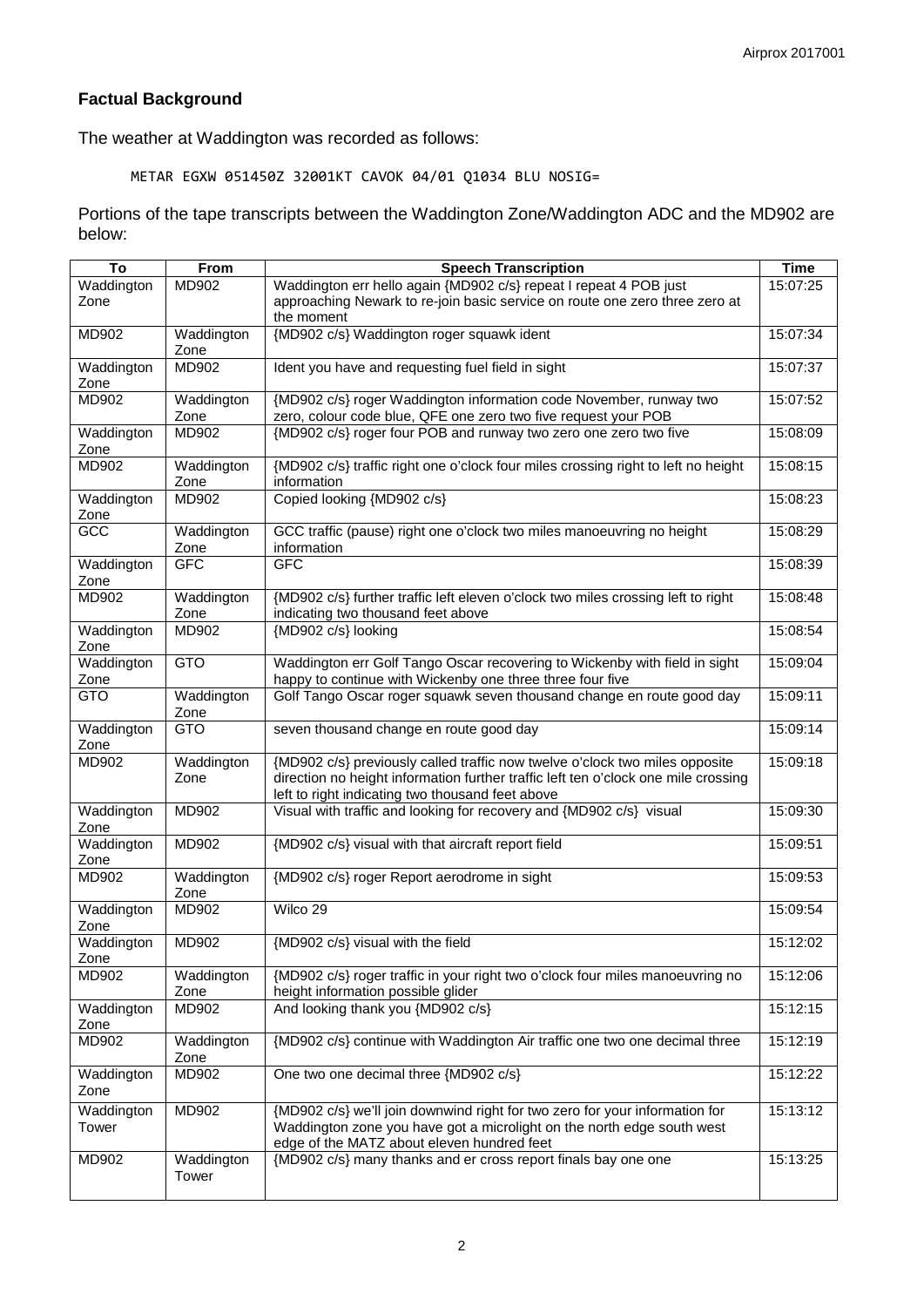| To         | <b>From</b> | <b>Speech Transcription</b>                                                    | Time     |
|------------|-------------|--------------------------------------------------------------------------------|----------|
| Waddington | MD902       | Cleared cross I'm for bay eleven {MD902 c/s}                                   | 15:13:31 |
| Tower      |             |                                                                                |          |
| Waddington | MD902       | {MD902 c/s} turning right base for bay eleven                                  | 15:15:27 |
| Tower      |             |                                                                                |          |
| MD902      | Waddington  | {MD902 c/s} land your discretion bay eleven surface wind two seven zero        | 15:15:35 |
|            | Tower       | five knots                                                                     |          |
| Waddington | MD902       | Cleared land bay eleven and for your information it's a (inaudible) microlight | 15:15:40 |
| Tower      |             | he's outside your ATZ inside MATZ looks like he's heading north towards        |          |
|            |             | Lincoln                                                                        |          |

#### **Analysis and Investigation**

#### **Military ATM**

Figures 1-4 depict the position of the MD902 when Waddington Zone passed Traffic Information. The screen shots are taken from a radar replay using the Claxby and therefore do not represent the picture seen by the Waddington Zone controller.

At 15:08:15 (Figure 1), the Waddington Zone controller passed TI to the MD902 on traffic right, 1 o'clock, 4nm, crossing right to left, no height information (not visible in screen shot).



Figure 1: Geometry at 15:08:15 Figure 2: Geometry at 15:08:48 (MD902 squawking 0020)

At 15:08:48 (Figure 2), the Waddington Zone controller passed TI on traffic left, 11 o'clock, 2nm, crossing left to right, indicating 2000ft above.

At 15:09:18 (Figure 3), the Waddington Zone controller passed TI on traffic 12 o'clock, 2nm, opposite direction, no height information (not visible in screen shot) and further traffic left, 10 o'clock, 1nm, crossing left to right, indicating 2000ft above. The Airprox is believed to have occurred within the next minute.



Figure 3: Geometry at 15:09:18 (MD902 0020)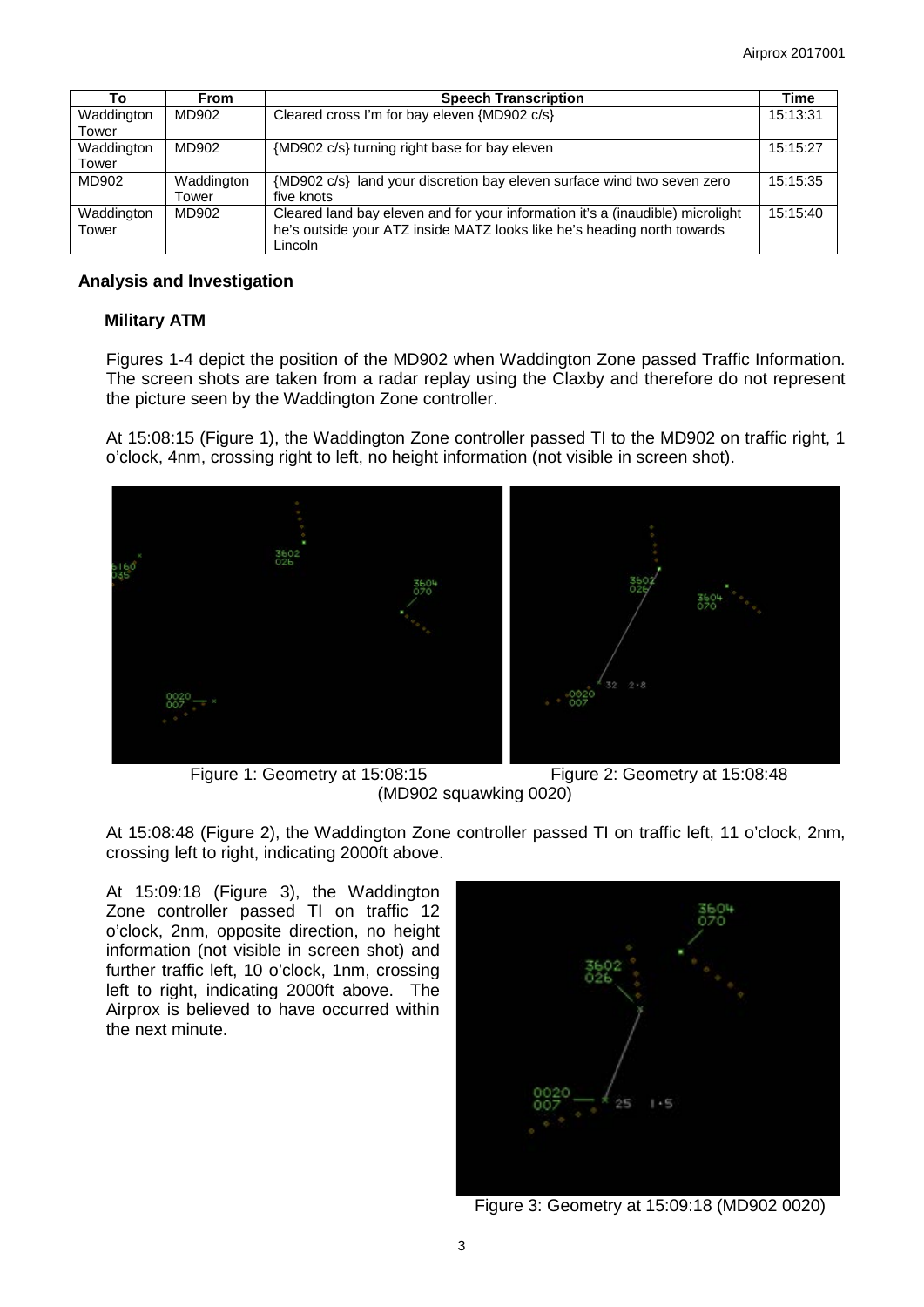At 15:12:06 (Figure 4), the Waddington Zone controller passed TI on traffic right, 2 o'clock, 4nm, manoeuvring, no height information (not visible in screen shot) prior to releasing the aircraft to Waddington Tower.



Figure 4: Geometry at 15:12:06 (MD902 0020)

The MD902 pilot requested and was receiving Basic Service; therefore, there was no requirement for the Waddington Zone controller to pass TI unless he believed there to be a definite risk of collision, iaw CAP 774. None of the TI passed constituted a conflicting aircraft in these circumstances and the provision of 'enhanced' information to Basic Service aircraft can lead to misunderstanding about the level of service being applied.

While looking for the traffic detailed in Figure 3, the MD902 pilot became visual with a light, fixedwing aircraft in the 12 o'clock position, moving slowly from right to left, and took avoiding action to the right. From the narrative, it is not apparent whether the TI-induced scan enabled the pilot to become visual with the Airprox traffic or whether searching for traffic at a greater range distracted from lookout in the closer vicinity.

## **UKAB Secretariat**

The MD902 and light-aircraft pilots shared an equal responsibility for collision avoidance and not to operate in such proximity to other aircraft as to create a collision hazard<sup>[1](#page-3-0)</sup>. If the incident geometry is considered as head-on or nearly so then both pilots were required to turn to the right<sup>[2](#page-3-1)</sup>. If the incident geometry is considered as converging then the MD902 pilot was required to give way to the light aircraft<sup>[3](#page-3-2)</sup>.

#### **Summary**

An Airprox was reported when an MD902 and a light aircraft flew into proximity at about 1512 on Thursday 5<sup>th</sup> January 2017. The MD902 pilots was operating under VFR in VMC, on recovery to RAF Waddington, and in receipt of a Basic Service. The light aircraft pilot could not be traced.

## **PART B: SUMMARY OF THE BOARD'S DISCUSSIONS**

Information available consisted of reports from the pilot of the MD902, transcripts of the relevant RT frequencies, radar photographs/video recordings, reports from the air traffic controllers involved and reports from the appropriate ATC and operating authorities.

 $\overline{\phantom{a}}$ 

<span id="page-3-0"></span><sup>1</sup> SERA.3205 Proximity.

<span id="page-3-1"></span><sup>2</sup> SERA.3210 Right-of-way (c)(1) Approaching head-on.

<span id="page-3-2"></span><sup>3</sup> SERA.3210 Right-of-way (c)(2) Converging.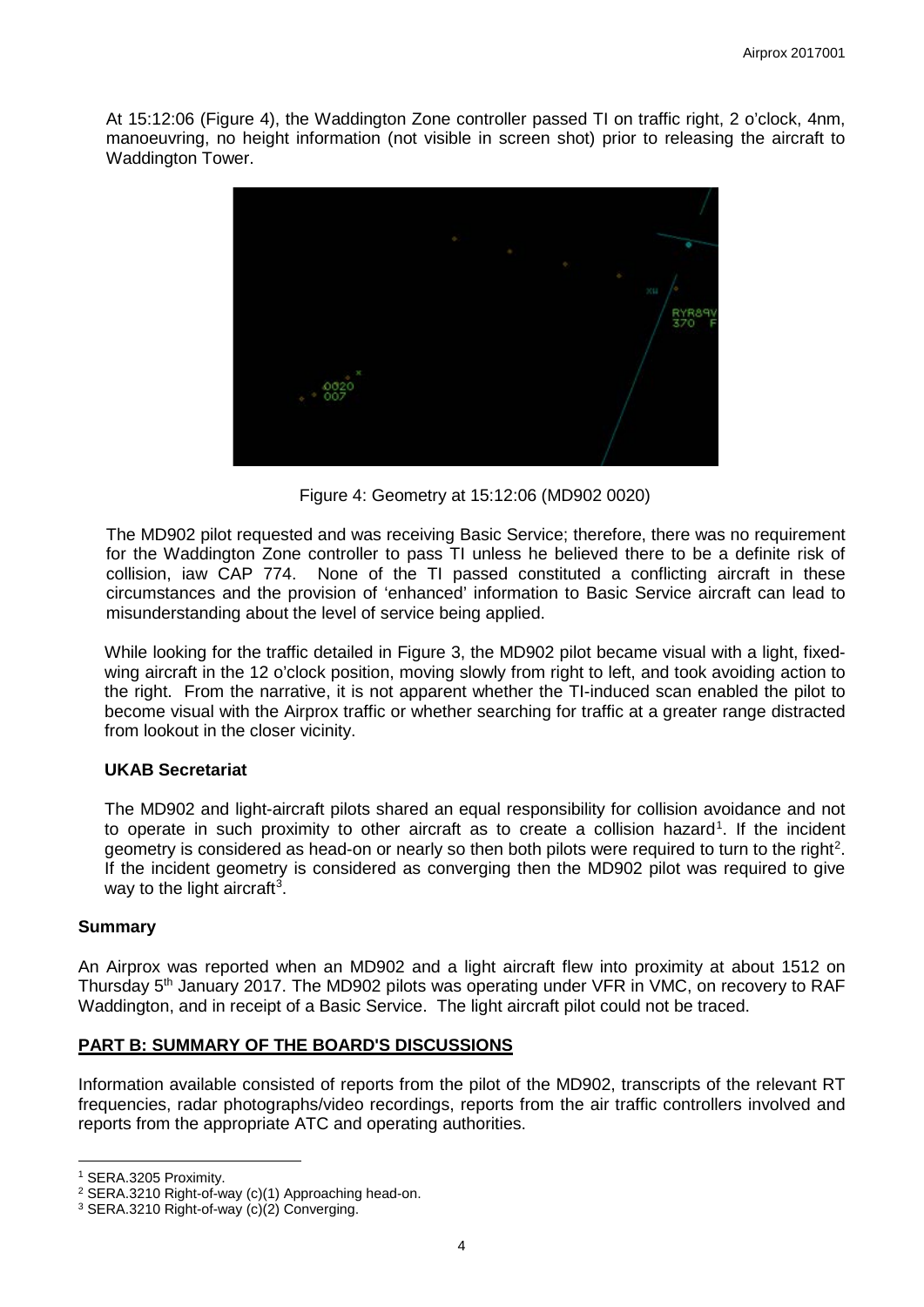The Board first looked at the actions of the MD902 pilot. Noting that he was under only a Basic Service members wondered whether he would have been better served asking for a Traffic Service so that he could properly take advantage of Traffic Information. That said, members thought that the Traffic Information passed in any case by Waddington had probably cued the pilot to prioritise his lookout ahead and, by doing so, he saw the micro-light (albeit later than he might have liked), and was able to take effective avoiding action.

The Board commented that it was unfortunate that the microlight pilot could not be traced; without his report it was impossible to know whether he was visual with the MD902 or not, and what his thought processes and perceptions were. Notwithstanding, members noted that although he was operating in Class G airspace and was entitled to be there, it was thought that he would have been better served by giving Waddington a call as he crossed along the western edge of their MATZ. In doing so, he would have improved the Waddington controllers' situational awareness and their ability to integrate other traffic. Microlights often don't have a very good radar signature and so, as in this case, the Waddington Controller could not see it on the radar, and could not know it was there. Absent any microlight electronic conspicuity equipment, this left see-and-avoid as the only remaining barrier against mid-air collision.

Finally, the Board looked at the actions of the controller. Although the MD902 was under only a Basic Service, the controller had given lots of Traffic Information and the Board noted that the Military ATM report had commented that he was not required to do so. However, members knew that controllers often provided Helimed pilots with an 'enhanced' service, giving more Traffic Information than usual. In the end, the microlight wasn't showing on the Waddington radar and so the controller didn't call it specifically, but the Board thought it was likely that by calling the other traffic he had encouraged the pilot to focus his look-out ahead and so see the microlight. There followed a long discussion about provision of radar services in the UK, and whether, by giving Traffic Information to aircraft on a Basic Service over and above that which constitutes a definite risk of collision as laid down in CAP774, controllers ran the risk of confusing pilots as to the boundaries of the types of service. Noting that it was a fine line between what one controller felt was 'duty of care' and another felt was unnecessary Traffic Information, the Board wondered whether more guidance was necessary. The CAA advisor noted that, as part of its enduring safety oversight processes, the CAA continually evaluates the UK Flight Information Services and the requirements that drive the UK's codification of ICAO Annex 11 and Doc 4444 PANS-ATM texts on Flight Information Service. He went on to comment that a number of separate work streams were in train that may generate a future requirement to review the UK Flight Information Services.

Turning to the cause and risk of the Airprox, the Board quickly agreed that this had been a late sighting by the MD902 pilot, and potentially a non-sighting by the microlight pilot. However, because the MD902 pilot had been able to take timely and effective avoiding action the Board thought that there had been no risk of collision and so they assessed the risk as Category C.

## **PART C: ASSESSMENT OF CAUSE AND RISK**

l

Cause: A late sighting by the MD902 pilot and potentially a non-sighting by the microlight pilot.

Degree of Risk: C.

Safety Barrier Assessment<sup>[4](#page-4-0)</sup>:

<span id="page-4-0"></span><sup>4</sup> Modern safety management processes employ the concept of safety barriers that prevent contributory factors or human errors from developing into accidents. Based on work by EASA, CAA, MAA and UKAB, the table depicts the barriers associated with preventing mid-air-collisions. The length of each bar represents the barrier's weighting or importance (out of a total of 100%) for the type of airspace in which the Airprox occurred (i.e. Controlled Airspace or Uncontrolled Airspace). The colour of each bar represents the Board's assessment of the effectiveness of the associated barrier in this incident (either Fully Effective, Partially Effective, Ineffective, or Unassessable/Inapplicable). The chart thus illustrates which barriers were effective and how important they were in contributing to collision avoidance in this incident. The UK Airprox Board scheme for assessing the Availability, Functionality and Effectiveness of safety barriers can be found on th[e UKAB Website.](http://www.airproxboard.org.uk/Learn-more/Airprox-Barrier-Assessment/)